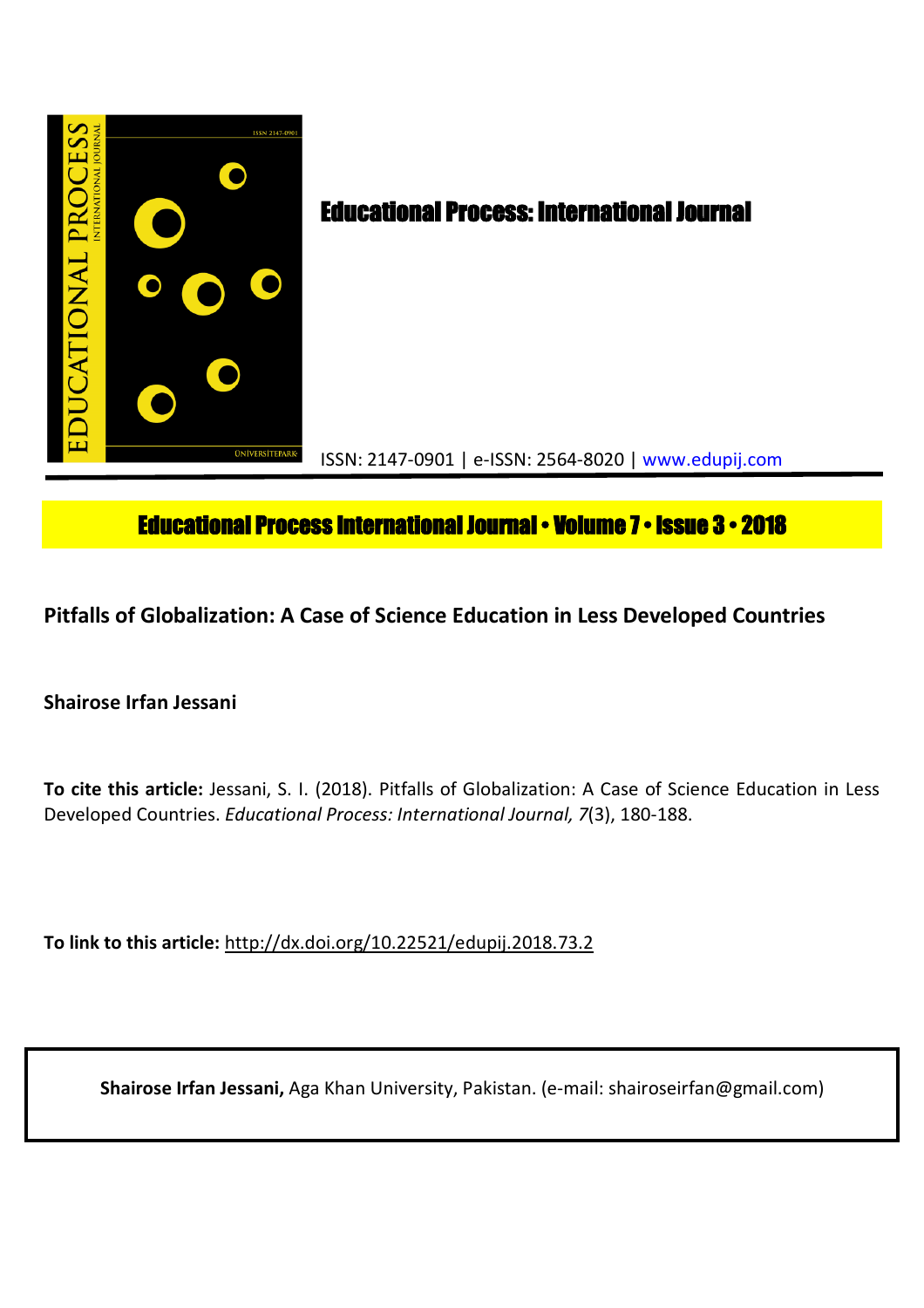## **Pitfalls of Globalization: A Case of Science Education in Less Developed Countries**

## SHAIROSE IRFAN JESSANI

## **Abstract**

The purpose of this paper is two-fold; to explain the ideological thrust of globalization in shaping different approaches of science education; and to discuss the impact of neoliberal agenda on the science education reforms in LDCs. The structure of the paper is as follow. First, the trends and approaches of western science education along with their theoretical assumptions are discussed. Then, the linkage of neo-liberal ideology with the concept of globalization and current science education is explored. Next, the role of English language, aid agencies and educational research in the context of science education are debated in defining the status of LDCs in knowledge economy. Finally, a call for "indigenization" in curriculum, policies and practices of LDCs is made, in order to achieve the goal of a relevant and context-sensitive science education.

**Keywords:** science education, neo-liberal agenda, less developed countries.



**Froskef** DOI: 10.22521/edupij.2018.73.2

EDUPIJ • ISSN 2147-0901 • e-ISSN 2564-8020 Copyright © 2018 by ÜNİVERSİTEPARK edupij.com

………………………………………........….....………………………………...……………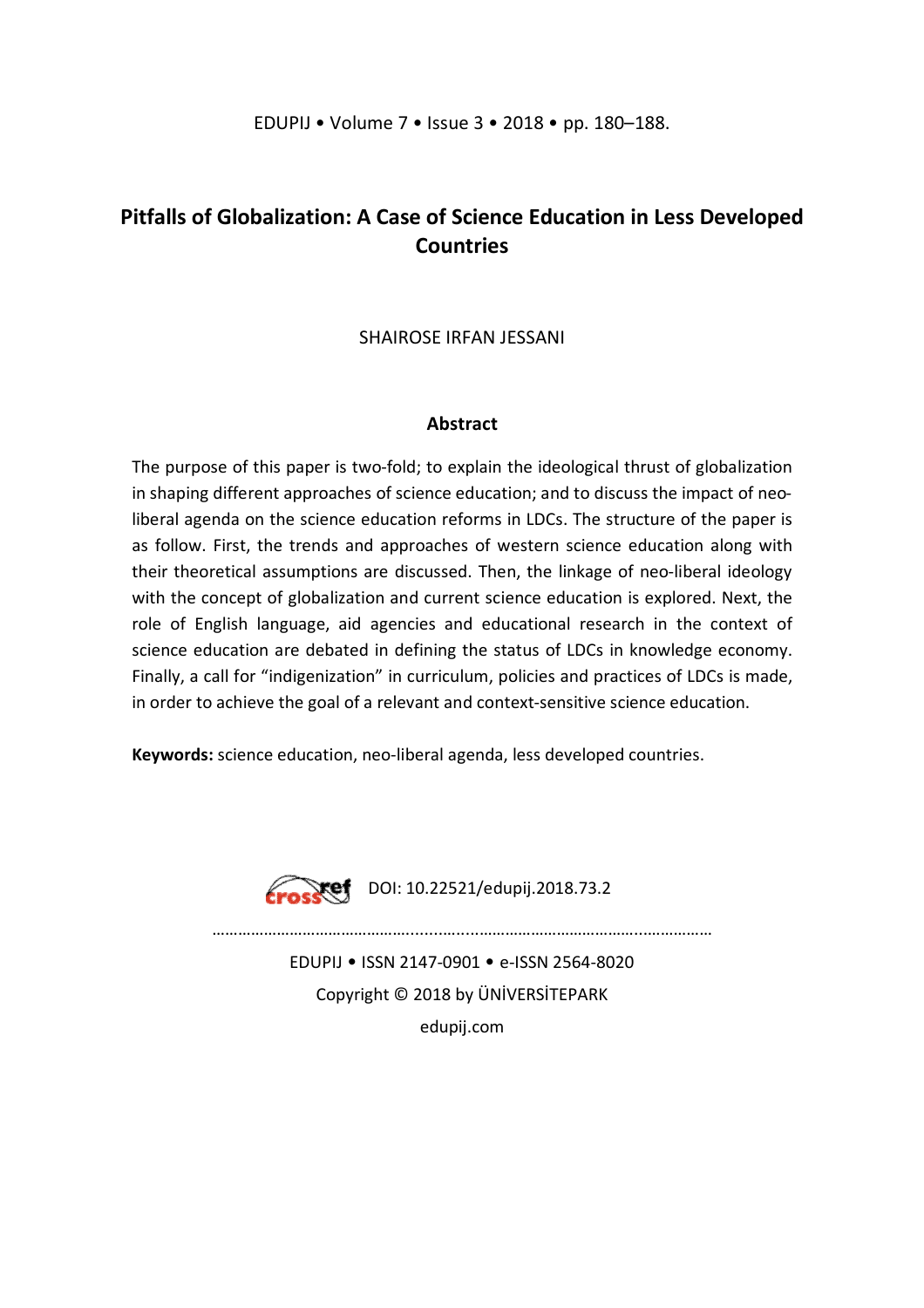#### **Introduction**

Globalization is the driving force that has shaped the world's education system in the pursuit of economic growth and political stability. Likewise, it is impossible to see contemporary science education in isolation from the globalization; as this phenomenon has brought about major shifts in the approaches, policies, and curriculum of science education across the globe. Emergence of new trends and practices of science education in less developed countries (LDCs) also reflects the influence of global agenda and neo-liberal ideology. However, dependency on the intellectual models of the west opens new challenges for LDCs in terms of identity, relevance and efficacy (Shizha, 2014). Therefore, my positionality in this paper is rather critique to pro-globalist view; as the over-reliance on west dominated models leads to decline in the generation and importance of local knowledge in LDCs. Niyozov and Dastambuev (2012) highlight the need to "demonopolize and deessentialize the discourse of globalization" (p. 2) while questioning its existing form based on neo-liberal ideology. This academic paper, therefore, invites critical discourse on how the neo-liberal form of globalization has shaped science education in LDCs and how these changes impact on their role in knowledge society.

#### *Trends and Approaches of Global Science Education*

The goal of making science education relevant, interesting, and meaningful to all students has been a real challenge for both developed and less developed countries. De Jong (2007) describes three waves of reform in science education in the west. First reform was carried out during the Sputnik era when policymakers of the United States of America (USA) realized the ineffectiveness of fact-oriented and overloaded science curriculum. School science was unable to evoke students' interest and thus contributed less to the science and technology advancement of the nation. A great deal of effort and investment were made in making curriculum innovative and less factual, however, the dominance of expert perspective instead of student perspective in new curriculum resulted in the failure of that reform (De Jong, 2007). During 1983, after the US report, "A Nation at Risk," a new movement of curriculum reform began, based on engaging students actively in the learning process through "guided discovery learning." This, however, produced disappointing results in comparison to what was expected. Consequently, in the  $20<sup>th</sup>$  century, a third wave of innovative science education was initiated where many developed countries started integrating sociocultural perspective into science curriculum as an effort to make science concepts and processes relevant to everyday life. New science education approaches, like Science, Technology and Society (STS) was introduced with the goal of developing scientific literacy among students. STS is based on the socio-constructivist perspective of learning where learners construct knowledge based on their actual experience, prior understanding and social and cultural contexts (Carter & Dediwalage, 2010; Jessani, 2007). Despite major differences in learning philosophy, all three waves of science education reform have emerged from the economic driven agenda that is developing an intellectual force to lead scientific advancement and to give power and prosperity to nations.

Recent development in school science has brought two distinct approaches of science education upfront; scientist approach and citizenship approach. Scientist approach aims to develop human capital, which according to the theorists like Shultz, Mincer, and Becker, leads to economic progress and technological advancement of a nation by contributing to its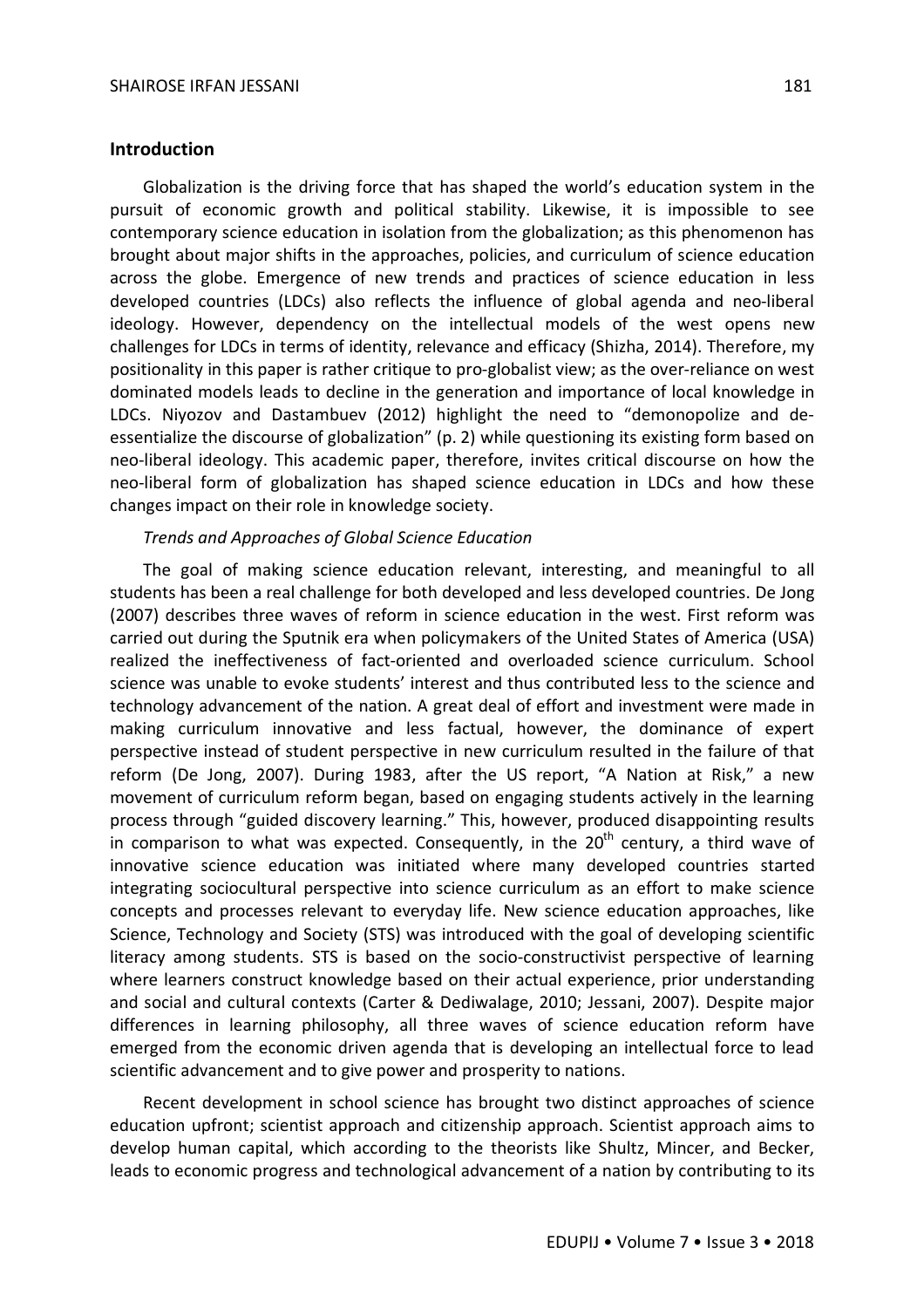knowledge economy through modern inventions and discoveries. On the other hand, the citizenship approach focuses on developing scientifically literate citizens who can take informed ethical decisions and participate in civic and cultural affairs with thorough understanding of scientific concepts and their relevance to society and technology (Jessani, 2015; Stuckey, Hofstein, Mamlok-Naaman, & Eilks, 2013). Among these two approaches, the latter seemed an unrealistic goal for two reasons. First, citizenship approach is based on human development theory that aims to create holistic welling and progress within society. Sen's human capability or development theory suggests an open framework for public participation to decide the path for achieving ethical individuals; however, this abstractness makes this concept intangible and impractical to implement. The second reason are the clear differences in the two approaches in terms of their goals, ideologies and expectations from its learners. For example, the scientist approach requires depth of theoretical science concepts in the curriculum; whereas, the citizenship approach prefers application dimension of scientific understanding. This clash of priorities makes it difficult to balance the two approaches in practice. Due to the above theoretical and practical issues in citizenship approach, current science education in many countries only suffices the human capital agenda.

On the other hand, Stuckey et al. (2013) critique the inadequate conceptualization of the notion of relevance in current science education and explain the complexities that may arise due to its widely variate meaning. This challenge becomes multifold for LDCs, who borrow western approaches without true understanding of the concept and without looking into the realities of their own context; hence innovations remain unworkable and rather frustrating for LDCs (Portnoi, 2016; Raina, 1999). For example, Pakistan in 2007 included sociocultural perspective in the form of STS objectives into the National Curriculum of general science across the grade levels. This required culturally relevant content and pedagogy in science classrooms where teachers use students' experiences, cultural values, and beliefs as learning resource while teaching science concepts. However, no such alignment for STS approach of science education is seen in teacher education curriculum, which resulted in a lack of capacity and willingness of teachers for actual classroom implementation (Jessani, 2015).

## *Ideological Underpinnings: Neo-liberalism, Globalization and Science Education*

Globalization and modern science education are interwoven in the neo-liberal market ideology where knowledge is considered as the capital and international commodity leading to poverty alleviation, occupational growth and social wellbeing of any nation. This approach has brought about a shift in science education curriculum (including content, pedagogy, and assessment) in many LDCs, mimicking the trend in industrialized countries (Carter & Dediwalage, 2010). Likewise, Pakistan has adopted market-oriented educational policy to create its space in the global economic race (Ashraf & Kopweh, 2012; Chang, 2014; Kazmi, 2005). Emphasis on English language, standardized testing, and communication and technology through educational policies and reforms shows the intention of preparing students for the global knowledge economy. This can be understood in the context of Weber's modernization theory where following the best practices of the West is considered as unlocking the door of modernization and producing a modern economy. Dussel, as cited in Pirbhai-Illich, Shauneen, and Fran (2017), argues that the concept of modernity itself is a colonial idea that looks at development as a linear process; meaning moving from one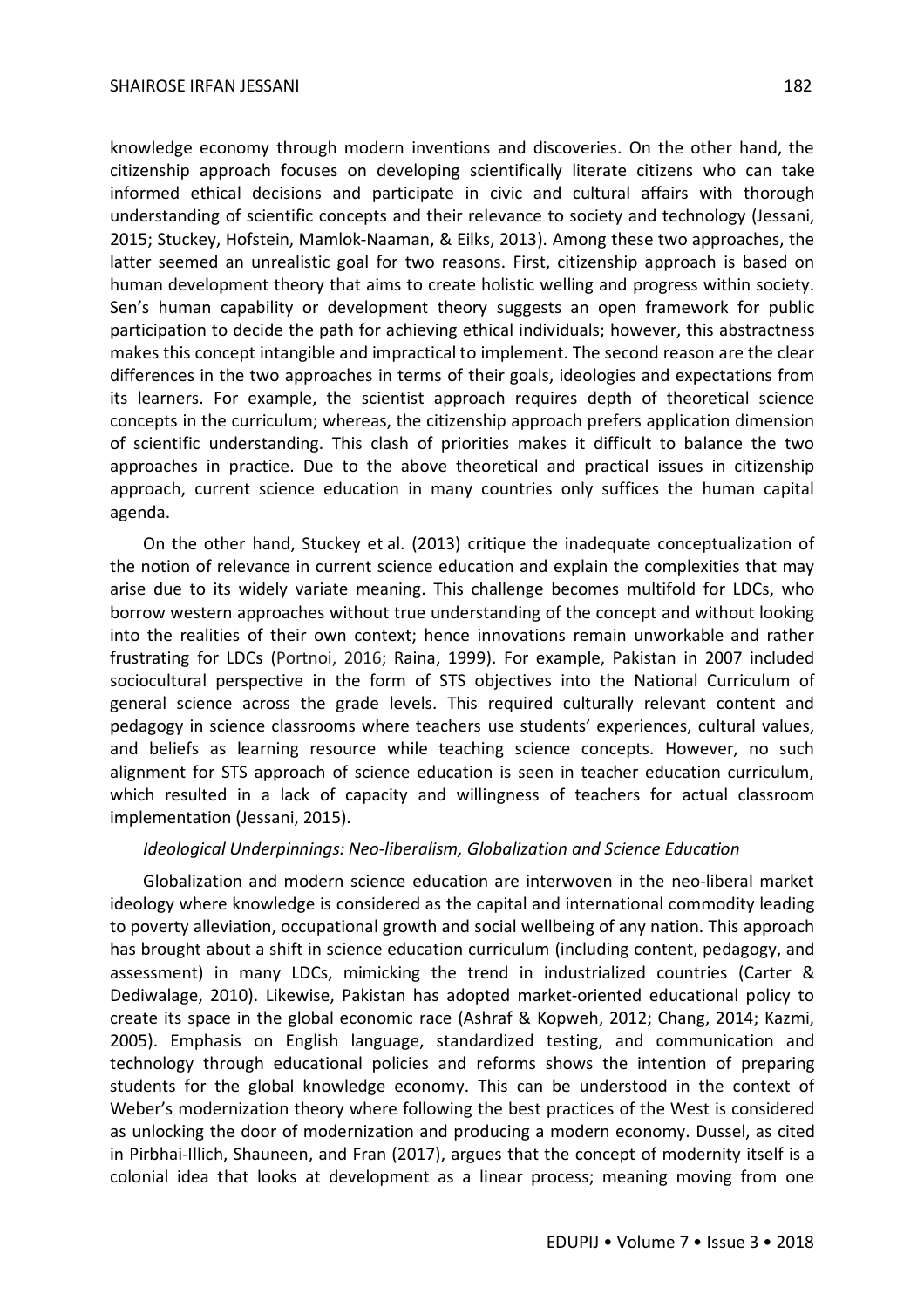period to the other while leaving the old and backward; to attain the advanced way of being and thinking. This, however, creates the discourse of "others"; and provides justification of all colonial projects; hence results into the dichotomy of us-them, like-unlike, civilizeduncivilized, and global north and global south. The colonial masters consider it their prerogative to influence the policy and practices of their colonies, with the general perception that what is good for them will equally be good for their colonies. Also, due to the control of developed countries (the Centre) over less developed countries (the Periphery), LDCs are being used as laboratory to experiment western ideas, theories and philosophies. These top-down reforms most of the time are in tension with the value system, beliefs, needs, and capacities of the educationists in LDCs. For example, Koosimile and Suping (2015) share how the traditional instructional behavior and teacher dominant pedagogical practices in schools failed the progressive science education reforms in Africa. Studies conducted in Pakistan highlight certain contextual issues like lack of quality instructional materials, unqualified teachers and poor environment that widens the gap between intended and enacted science curriculum (Ashraf & Kopweh, 2012; Halai, 2008; Jessani, 2015; Kazmi, 2005). This shows that neither customization nor homogenization of western science is easy for LDCs. A few countries like India have made local adaptation of global reforms (Portnoi, 2016); however, Raina (1999) considered these changes as cosmetic and ineffective for long-term sustainability.

#### *Role of LDCs in Knowledge Society: Key Challenges*

According to Shrestha and Khanal (2016), "education is the means to reclaim and rediscover the accumulated wisdom of our traditions" (p. 143). This, however, seems an idealistic goal for LDCs due to their dependency on the borrowed wisdom from the west. According to Raina (1999), this reliance reflects the detrimental influence of colonial period on the educational system in the LDCs, usually called the "Third World." He points out that even after independence, most of the LDCs retained rather expanded the dominance of their colonial masters by aiming to follow the development path of the colonizers. Education in LDCs offers the menu suggested by the West without realizing varying cultural aspects and physical settings. No space in the local education system has been created yet for the ideas of native thinkers, culturally appropriate pedagogies and societal perspective. For example, use of active pedagogies based on cultural heritage of Asian and African countries, like storytelling, art, and music is missing which could have been more acceptable than the imported model (Raina, 1999; Shizha, 2014).

The western tradition is not only reflected in the curriculum, language of education, and administrative structure of institutions, but has also penetrated deep into the psyche of the colonized. For example, people trained in the West with little experience are given more respect than the professionals trained in their home country. These ideological trap and colonial legacy extend a challenge for LDCs to escape from the long colonial past; hence, resulted in the intellectual dependence on the western models, which are considered as universal and best model for the global world. Following section talks about this colonial imprint in the areas; like language of instructions, role of aid agencies and research trend in science education; and their influence on the development agenda of LDCs.

*Role of English language.* Concept of learning is imbedded in the language of instruction and therefore, greatly influenced by the learners' command on the target language. Supremacy of English in knowledge production is evident across the globe as it is considered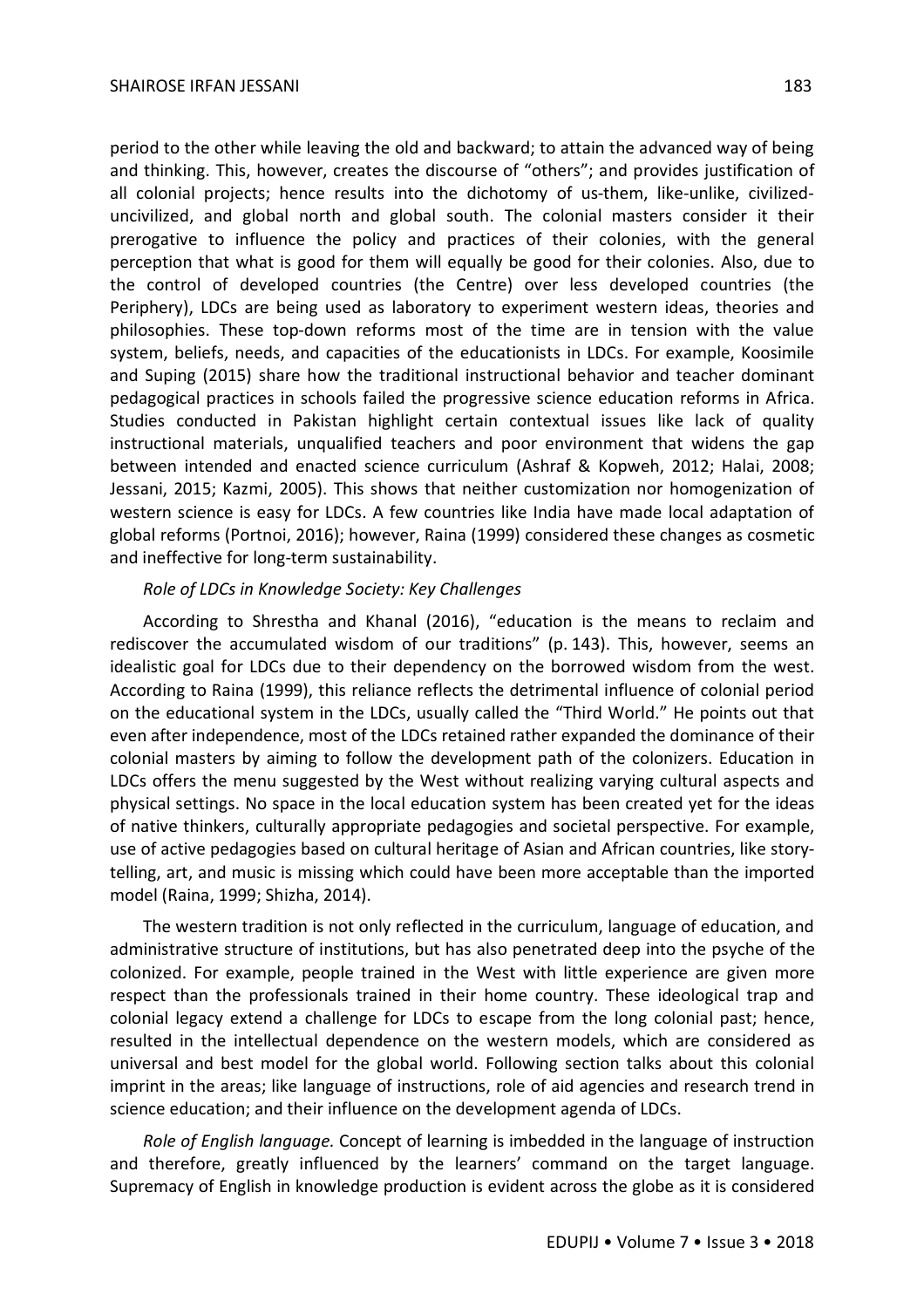#### SHAIROSE IRFAN JESSANI 184

as the international passport to access science and technology. Being the symbol of global belonging, English language plays its hegemonic role in all educational reform and knowledge base across the globe. However, its penetration to science education in LDCs creates many issues. For example, teachers' lack of capacity to explain scientific concepts in the foreign language has become major impediment in students' cognitive development and conceptual understanding of science. Further, overemphasis on English as medium of instructions leads to lack of learners' enthusiasm and class participation, communication gap between teachers and learners, and risk for survival of local languages (Mchombo, 2016; Shizha, 2014; Shrestha & Khanal, 2016). All such linguistic and conceptual problems, however, are undermined due to the value of English language as medium of globalization.

Koosimile and Suping (2015) present three schools of thought prevailing in LDCs in order to deal with this issue. Those advocating the status quo, believe that English is the sole medium of instruction as it is international language of science and knowledge. The other extreme who believes on the importance of mother tongue for students' involvement, conceptual understanding and improved self-concept, consider English as a threat to native languages and cultural identity. However, there are also those who compromise between the two extremes by agreeing on the position of English as an international language; yet supporting the use of local languages in classroom teaching. This, however, brings further complexities in science learning due to the use of different language media for educational resources (e.g. textbooks), classroom instructions, and assessment; hence creates confusion on the students' part.

*Role of aid agencies.* The influence of supranational aid agencies like The World Bank and the United Nations is very common in LDCs for shaping science education through policy development, curriculum reforms, teaching leaning resources and human resource development. Niyozov and Dastambuev (2012) consider the role of aid agencies as sales and marketing agents; believing on the commodification of knowledge. These organizations support western ideas, values, beliefs and practices and inculcate them through structural reform projects, science conferences, and in-service workshops in the form of funding and technical support. Several scholarships are offered to students to study western theories and philosophes abroad; where foreign universities do not promote research on local practices in their home countries. The best minds from the LDCs are then utilized by developed countries for their own economic and technological advancements; hence, the resulted is termed as brain drain. Even those who return to their home countries become ambassadors of western philosophies and practices rather than advocate of indigenous knowledge (Tyokumber, 2010).

Another area targeted by the aid agencies are assessments in the form of certain assessment packages with the motive of accountability, normalization, and return to investment. Pakistan's commitment to appear in the international testing process, PISA, reflects the captive role of government towards the aid agencies. Similarly, several interventions and huge investment in Pakistan were made by aid agencies to promote science education through teacher training and revision of educational policies, however, despite massive commitment, government is not successful in implementing those reforms at the grassroots level (Ashraf & Kopweh, 2012; Chang, 2014; Halai, 2008).

*Role of research and publications.* Monopoly of colonial power on knowledge production is evident in science and social science areas which are more inclined towards western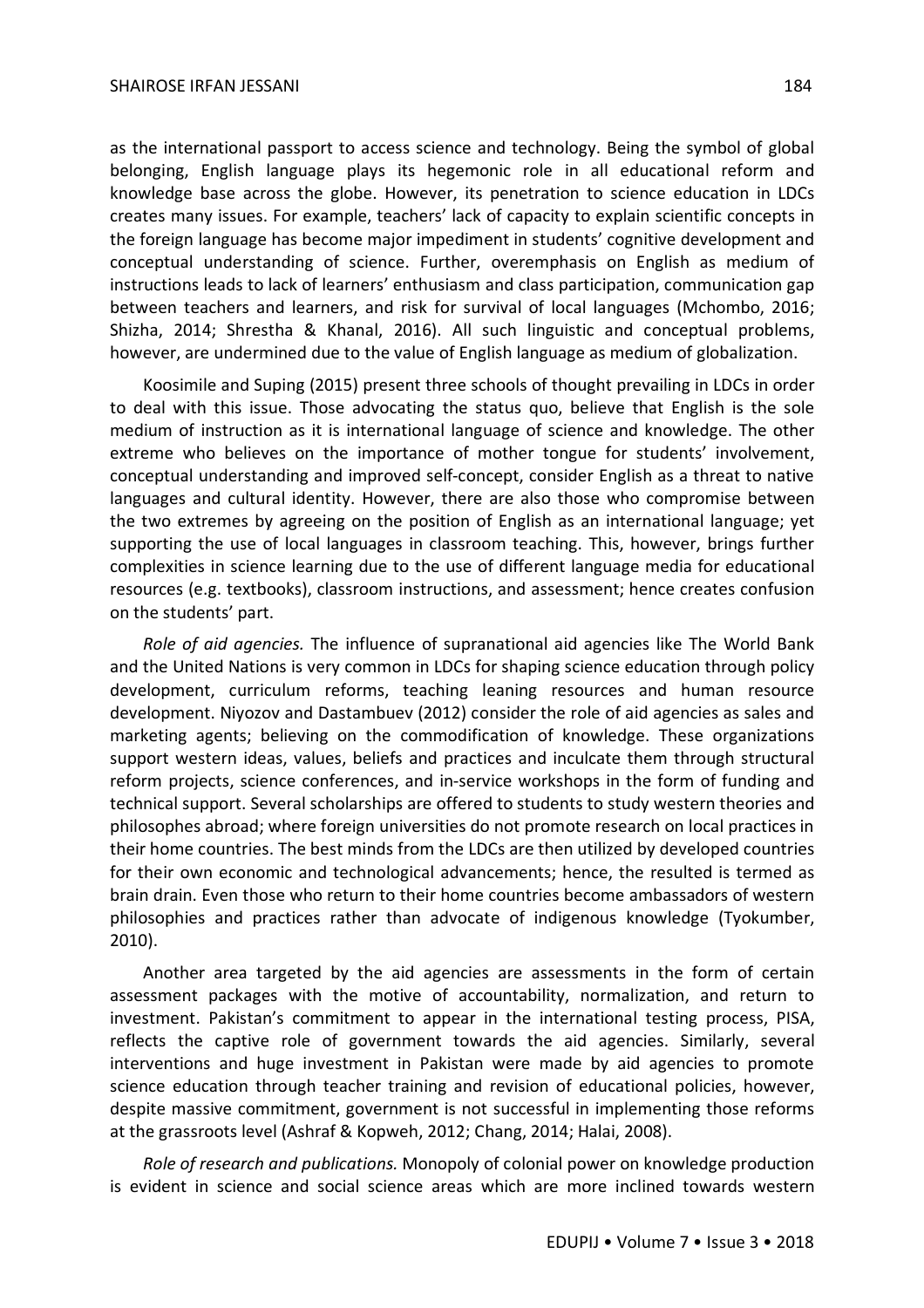models and paradigms. This reflects the neo-colonial tendency where connecting with the ideas of the West is considered as the symbol of prestige and status. On the other hand, western countries determine the intellectual agenda of LDCs by providing generous financial grants to institutions and individuals in LDCs "for selling their own academic agenda" (Raina, 1999, p. 16). As a result, research in science education largely follows the western orientation. Raina (1999) informs that many studies in LDCs during last 10 years were conducted on the indirect teaching, discovery learning, and progressive focus, instead of memory and mechanical recitation procedure prevailing in the context. Hence, such research have not contributed to the development of a theoretical model of any indigenous practices. In the context where conceptual clarity of science is the biggest issue, research should respond to that need rather than following the western fashion. Because of the irrelevance of research contribution, universities unable to guide national policies and practices ultimately follow the path determined by the west. Furthermore, getting inspired by the research findings from the West and following those recommendations blindly has proven ineffective due to different sociocultural realities in both contexts. Raina (1999) highlighted key issues in research policies and practices that hinder knowledge generation in LDCs; for example, mindset of exclusive quantitative paradigm for degree, lack of connection between the research area and local needs, lack of research initiatives by universities, and political and access issues for conducting research.

Further, most of the interventions and new ideas in science education are initiated by developed countries; whereas, LDCs merely reproduce and reconfirm western knowledge. Lack of indigenous contribution and dependence on the western knowledge result in the noncritical and imitative behavior of LDCs rather than creative and contributory. As a result, the contribution of LDCs in international journals is so insignificant that even when something is published, most are considered of low quality and therefore rarely cited (Shrestha & Khanal, 2016). A review of international science education journals proved the claim that most publications are from the USA, the United Kingdom (UK) and from Australia, showing their unequivocal dominance which is equally evident from the country-wise representation in the editorial boards of such journals. For example, 23 out of 28 members of editorial committee for the Journal of Research in Science Teaching (JRST) in 2018 are from the USA. Likewise, less representation from the Asian countries in scholarly contribution poses a big question on the hegemony of scholars from European countries on knowledge society. Reasons for this, unbalanced power in publication could lie in the language dominance of the West; which, however, also reflects on the passive role of LDCs in knowledge production. The need arises to empower locally produced journals and to accept the findings which may challenge the western norms and bias (Tyokumber, 2010).

## *A Call for Indigenization*

This paper covers the devastating aspect of neo-liberal globalization on science education; from the way curriculum is being designed, its language and philosophy to how it is being taught and assessed. This universalization, however, creates a distorted sense of identity, a loss of cultural languages, and disconnection with the cultural values and heritage among the learners from LDCs (Shizha, 2014). This raises the question: what fundamental changes are required to convert this western education model into an indigenous one so that local people may feel a sense of ownership and connectedness? According to Dei (as cited in Raina, 1999):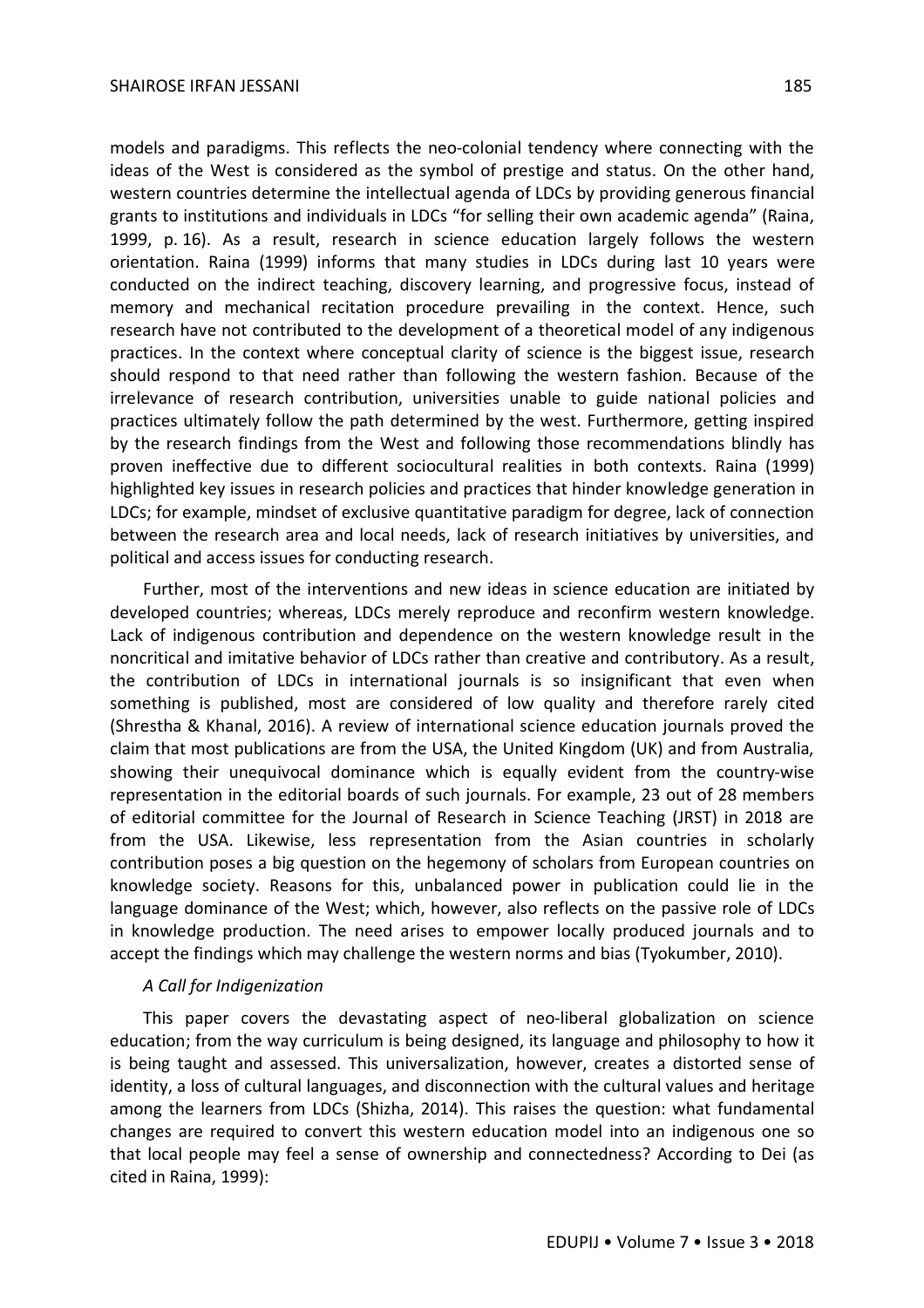"It [indigenous knowledge] includes the cultural traditions, values, beliefs and worldviews of local people as distinguish from western scientific knowledge. Such local knowledge is the product of indigenous people's direct experiences of the working of nature and its relationship with the social world. (p. 6)"

This means bringing indigenous values and using intercultural spaces within the classroom to explore the content and pedagogies that best serve the local people. Swift (1992) supported the view that "greater the indigenous knowledge and the less the imported knowledge, the more likely it is that latter will be assimilated and used" (p. 9). Cultural connections, situated knowledge and contextualized discipline engage learners into meaningful learning process. Shrestha and Khanal (2016) argue that culturally sensitive curriculum should involve: 1) integration of cultural perspective 2) knowledge construction through meaningful local activities, 3) content that respect other's perspective and diversities, and 4) pedagogies suitable for the multicultural classroom and environment. Swift (1992) suggested simple ways of indigenization which include; using everyday situations to introduce scientific concepts, issue-based courses, extra-curricular science clubs to foster the indigenous knowledge, vocational education, and close association with nature. However, oversimplification of the concept and uncritical selection of native tradition are also as risky as the uncritical acceptance of western science.

According to Kazmi (2005), LDCs still strive to achieve a balance between global competitiveness and relevant context-sensitive education and training. For example, in Pakistan, neo-liberal attributes like individualism, performativity, competition, and accountability are evident in the pro-global policies and development agendas of Government (Chang, 2014). Therefore, complete replacement of global science education with the local knowledge is neither realistic nor desirable. On the contrary, its integration in content, pedagogies, language and assessment of learning is important to revive the forgotten treasure. Shrestha and Khanal (2016) therefore argues for developing "alternative visions of the future by synthesizing the best attributes of both traditions" (p. 143) rather taking any extreme position and expecting for a drastic shift.

## **Conclusion**

Globalization is a human construct and is reflected by the mind-set, ideologies, priorities and actions of people. In the neo-liberal economy there is always a clash between globalization and localization; however, questioning and critiquing this discourse will lead to better understanding of these phenomena and to a balance between global and local constructs. This paper talks about the limitations of globalization for development agendas in LDC through science education and emphasizes in bringing local perspective in knowledge production, teaching learning process and language of instruction. It is expected that the sofar-neglected indigenous knowledge and thinking pattern would give LDCs the courage to play an active role in the knowledge society. However, comprehensive indigenous knowledgebase cannot be created overnight, but through sustained, collaborative, and directed efforts. This paper also recommends that instead of following a Eurocentric approach blindly, LDCs should develop an alternative science education model that can balance the best characteristics of global and local worldviews.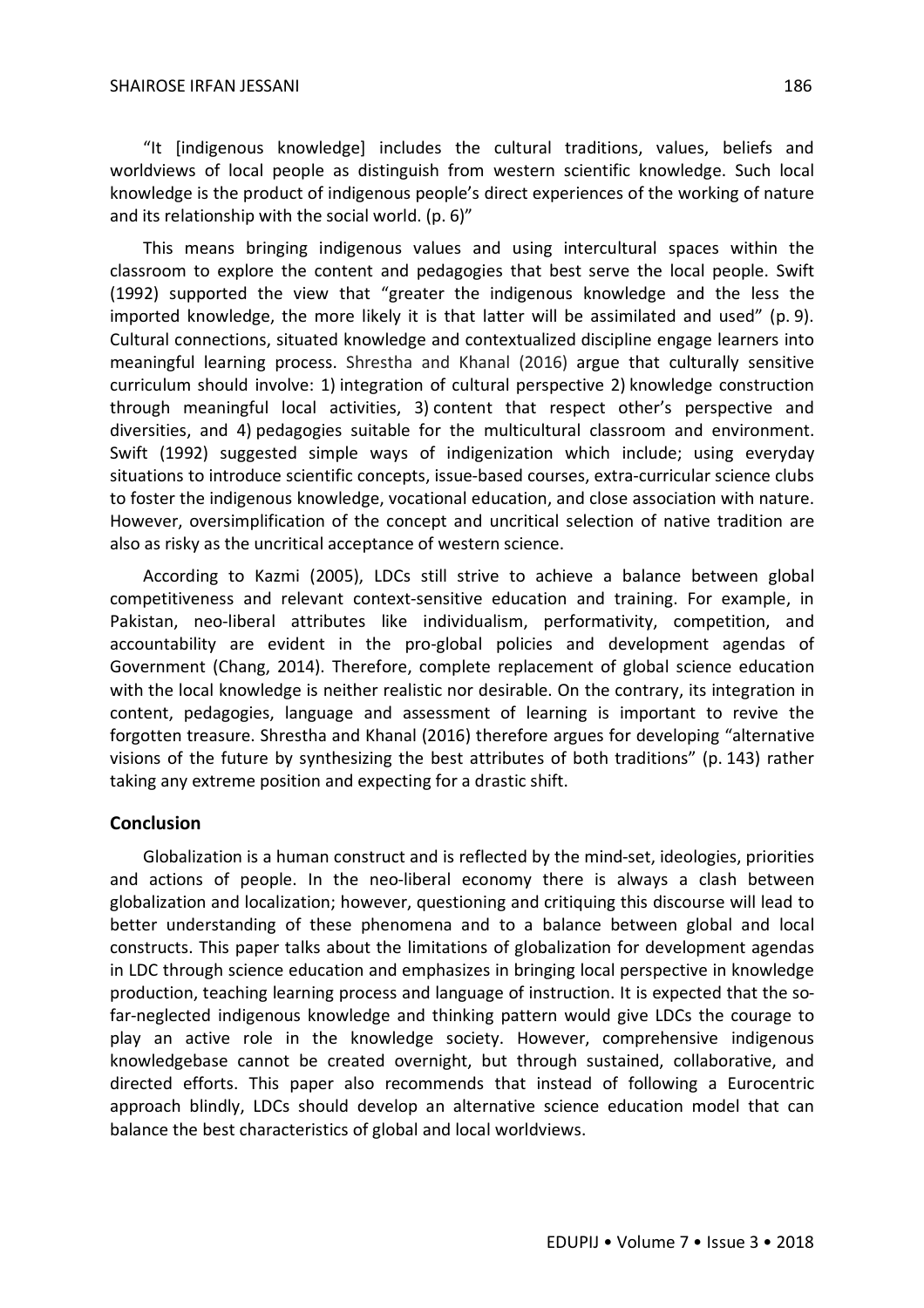## **References**

- Ashraf, M., & Kopweh, P. (2012). *Globalisation and education policy of Pakistan: The challenges of access and equity in education*. Glasgow: College of Social Sciences, School of Education, University of Glasgow.
- Carter, L., & Dediwalage, R. (2010). Globalisation and science education: The case of sustainability by the bay. *Cultural Studies of Science Education, 5*(2), 275-291.
- Chang, F. H. (2014). *Teacher education policies and programs in Pakistan: The growth of market approaches and their impact on the implementation and the effectiveness of traditional teacher education programs*. Doctoral Dissertation. Michigan State University.
- De Jong, O. (2007). Trends in western science curricula and science education research: A bird's eye view. *Journal of Baltic Science Education, 6*(1), 15-22.
- Halai, N. (2008). Curriculum reform in science education in Pakistan. In R. K. Coll & N. Taylor (Eds.), *Science education in context: An international examination of the influence of context on science curricula development and implementation* (pp. 115-129). Rotterdam: Sense Publishers.
- Jessani, S. I. (2007). *Integration of science, technology and society (STS) approach in teaching chemistry at higher secondary level* (Unpublished Master's thesis). Aga Khan University, Institute for Educational Development, Karachi.
- Jessani, S. I. (2015). Science Education: Issues, Approaches and Challenges. *Journal of Education and Educational Development, 2*(1), 79-87.
- Kazmi, S. W. (2005). Role of education in globalization: A case for Pakistan. *SAARC Journal of Human Resource Development, 1*(1), 90-107.
- Koosimile, A. T., & Suping, S. M. (2015). An examination of the influence of globalisation on science education in Anglophone sub-Saharan Africa. *International Journal of Science Education, 37*(14), 2358-2385.
- Mchombo, S. (2016). Language, scientific knowledge, and the "context of learning" in African education. In Z. Babaci-Wilhite (Ed.), *Human rights in language and STEM education* (pp. 129-150). Rotterdam: Sense Publishers.
- Niyozov, S., & Dastambuev, N. (2012). Exploiting globalization while being exploited by it: Insights from post-Soviet education reforms in Central Asia. *Comparative and International Education/Éducation Comparée et Internationale, 41*(3), Article 3.
- Pirbhai-Illich, F., Shauneen, P., & Fran, M. (2017). Culturally Responsive Pedagogies: Decolonization, Indigeneity and Interculturalism. In F. Pirbhai-Illich, P. Shauneen, & M. Fran (Eds.), *Culturally Responsive Pedagogy* (pp. 3-25). New York: Palgrave Macmillan.
- Portnoi, L. M. (2016). Patterns of Educational Reform and Policy Borrowing. In L. M. Portnoi, *Policy Borrowing and Reform in Education* (pp. 175-198). New York: Palgrave Macmillan.
- Raina, V. K. (1999). Indigenizing teacher education in developing countries: The Indian context. *Prospects, 29*(1), 5-25.
- Shizha, E. (2014). Indigenous knowledge systems and the curriculum. In G. Emeagwali, & G. J. Sefa Dei (EDS.), *African indigenous knowledge and the disciplines* (pp. 113-129). Rotterdam: Sense Publishers.